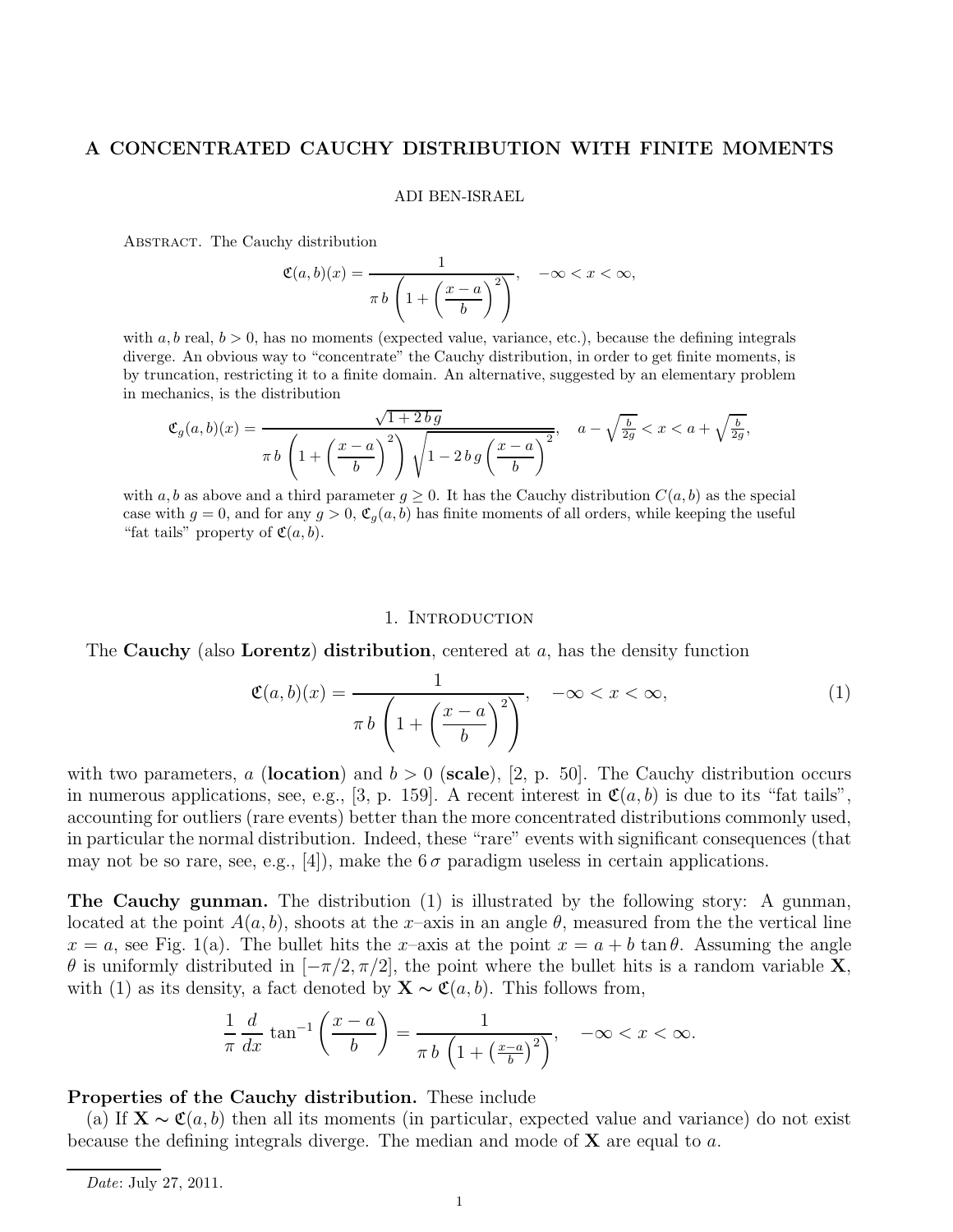

(a) The bullet hits x–axis at  $x = a + b \tan \theta$  (b) With gravity, bullet hits closer to  $x = a$ 

FIGURE 1. A gunman at  $A(a, b)$  shoots the x-axis with a random angle  $\theta$ 

(b) The Cauchy distribution is stable, i.e. a sum of Cauchy RV's is a Cauchy RV. Let  $X$  and  $Y$ be independent RV's with  $\mathbf{X} \sim \mathfrak{C}(a_1, b_1)$ , and  $\mathbf{Y} \sim \mathfrak{C}(a_2, b_2)$ . Then  $\mathbf{X} + \mathbf{Y} \sim \mathfrak{C}(a_1 + a_2, b_1 + b_2)$ . This can be seen from the characteristic function (c.f.) of (1)

$$
\widehat{\mathfrak{C}(a,b)}(w) = e^{-b|w|+iaw},\tag{2}
$$

from which it follows that the c.f. of  $X + Y$  is  $e^{-(b_1+b_2)|w|+i(a_1+a_2)w}$ .

(c) If  $\mathbf{X}_i \sim \mathfrak{C}(a, b), i = 1:n$ , so is their mean

$$
\overline{\mathbf{X}} = \frac{1}{n} \sum_{i=1}^{n} \mathbf{X}_i \sim \mathfrak{C}(a, b),
$$

making the sample mean unsuitable for estimation, see, e.g., [1, p. 490, Ex. 2].

(d) If **X**, Y are independent and both  $\sim \mathfrak{C}(a, b)$  then  $2X \sim \mathfrak{C}(2a, 2b)$ , same as  $X + Y$ , although  $2 \mathbf{X}$  and  $\mathbf{X}$  are not independent.

(e) If  $X, Y$  are independent standard normal variables then their ratio  $X/Y$  is a Cauchy RV.

(f) If **X** is a Cauchy RV so is its reciprocal  $1/X$ .

The lack of finite moments limits the usefulness of the Cauchy distribution. To remedy this situation it is possible to modify the Cauchy distribution, so as to retain its useful "fat tails" property, and still have finite moments of all orders. Two such distributions are considered, a truncated distribution in § 2, and a concentrated Cauchy distribution  $\mathfrak{C}_q(a, b)$  in § 4. The latter is suggested by the Cauchy gunman story, in the presence of gravity, see § 3.

## 2. The truncated Cauchy distribution

The simplest way to concentrate the Cauchy distribution  $\mathfrak{C}(a, b)$  is by truncation, restricting it to a finite interval I, symmetric w.r.t.  $x = a$ , say  $I = [a - L, a + L], L > 0$ . The truncated Cauchy distribution has the density

$$
\mathfrak{C}(a,b|I)(x) = \frac{1}{2\tan^{-1}\left(\frac{L}{b}\right)b\left(1+\left(\frac{x-a}{b}\right)^2\right)}, \quad a - L \le x \le a + L,\tag{3}
$$

the conditional density of (1) with the interval I as the underlying condition, see, e.g., [1,  $\S$  19.3]. This truncation corresponds to restricting the Cauchy gunman to angles  $\theta$  in the interval

$$
[-\tan^{-1}\left(\frac{L}{b}\right), \tan^{-1}\left(\frac{L}{b}\right)],\tag{4}
$$

of length 2 tan<sup>-1</sup>( $\frac{L}{b}$  $\frac{L}{b}$ ).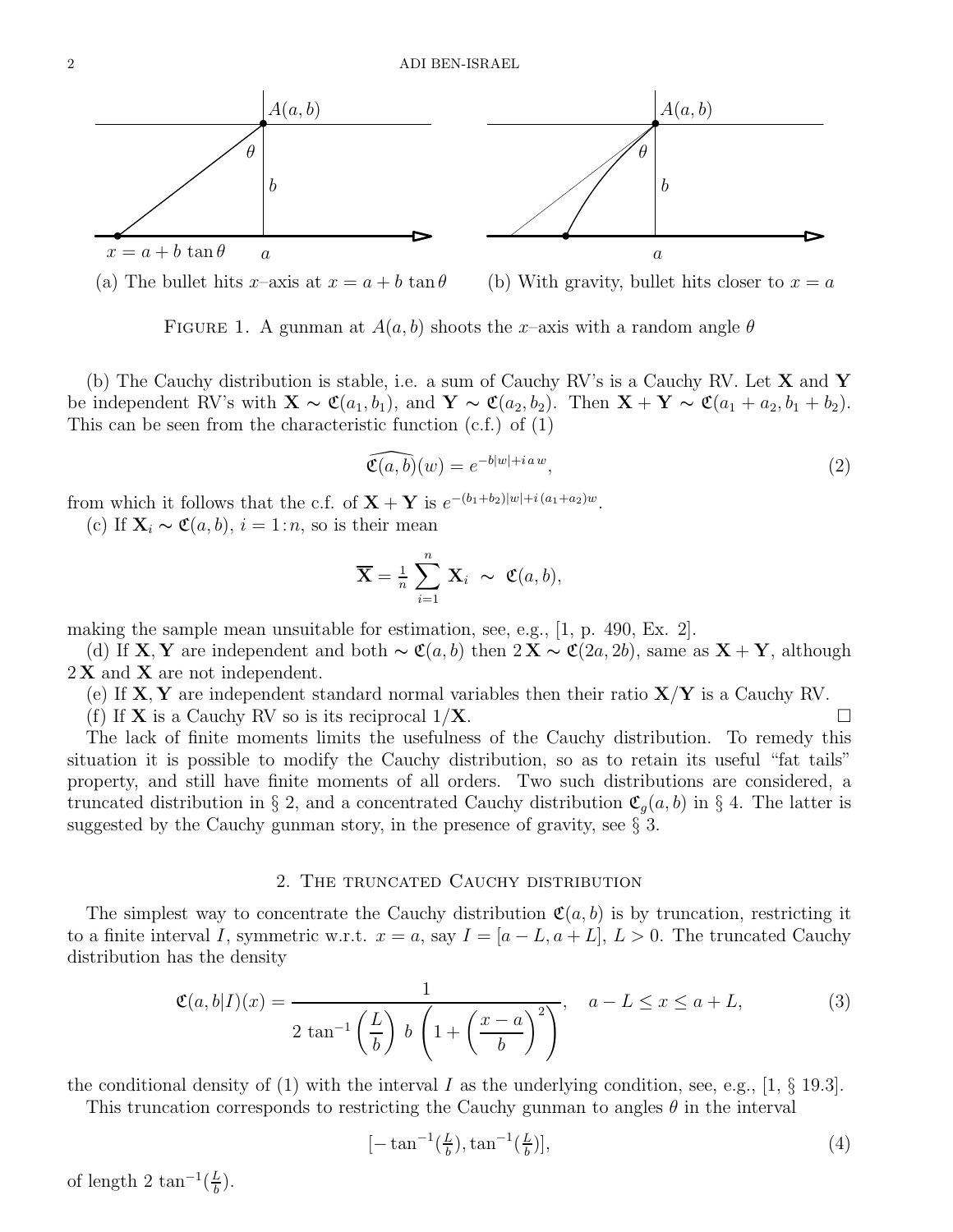$$
E\mathbf{X} = a,\tag{5}
$$

$$
\text{Var } \mathbf{X} = \frac{b \, L}{\tan^{-1} \left( \frac{L}{b} \right)} - b^2,\tag{6}
$$

as can be verified by integration. Var **X** approaches its asymptote  $(2 b/\pi) L$  as  $L \to \infty$ , since then  $\tan^{-1}(\frac{L}{h})$  $\frac{L}{b}$ ) tends to  $\frac{\pi}{2}$ .

**Example 1.** Consider the truncated Cauchy distribution  $\mathfrak{C}(0,1|I)$  with  $(a, b) = (0, 1)$  and  $I =$  $[-L, L], L = 100\sqrt{5},$ 

$$
\mathfrak{C}(0,1|I)(x) = \frac{1}{2 \tan^{-1}(100\sqrt{5})(1+x^2)}, \quad -100\sqrt{5} \le x \le 100\sqrt{5}.
$$
 (7)

The x–interval has length  $200\sqrt{5} = 447.2$ , and the length of the corresponding  $\theta$ –interval is, by (4), equal to 2 tan<sup>-1</sup>(100  $\sqrt{5}$ ) = 3.132648442, almost  $\pi$ .

A RV X distributed according to (7) has a standard deviation  $\sigma = 11.906$ , by (6), and the 20 $\sigma$ tails probability is,

$$
P\left\{ \left|\mathbf{X}\right| > 10\,\sigma = 119.06 \right\} = 0.002507.
$$

For comparison, if  $\mathbf{Y} \sim \mathfrak{C}(0,1)$ , the Cauchy distribution (1) with  $(a, b) = (0, 1)$ , the corresponding probability is

$$
P\{|Y| > 119.06\} = 0.005347.
$$

# 3. The Cauchy gunman strikes again

Consider the Cauchy gunman in the presence of **gravity acceleration**  $g \geq 0$  that causes the bullets to deviate from linear trajectories, see Fig. 1(b). To be specific, assume the initial velocity vector to have magnitude 1, with components

$$
\begin{bmatrix} \dot{x} \\ \dot{y} \end{bmatrix} = \begin{bmatrix} \sin \theta \\ -\cos \theta \end{bmatrix}, \text{ see Fig. 2(a).}
$$

The velocity at time  $t$  is

$$
\begin{bmatrix} \dot{x} \\ \dot{y} \end{bmatrix} = \begin{bmatrix} \sin \theta \\ -\cos \theta - gt \end{bmatrix},\tag{8}
$$

see Fig. 2(b), and the bullet position is then

$$
\begin{bmatrix} x \\ y \end{bmatrix} = \begin{bmatrix} a + (\sin \theta) t \\ b - (\cos \theta) t - \frac{g}{2} t^2 \end{bmatrix}.
$$
 (9)

The positive solution of the quadratic equation

$$
b - (\cos \theta) t - \frac{g}{2} t^2 = 0
$$

gives the time for the bullet to reach the  $x$ –axis,

$$
t_1 = \frac{1}{g} \left( \sqrt{\cos^2 \theta + 2 \, b \, g} - \cos \theta \right). \tag{10}
$$

From (8) we also get

$$
\frac{dx}{dy} = \frac{\dot{x}}{\dot{y}} = \frac{\sin \theta}{-\cos \theta - g t}.
$$
\n(11)

The displacements  $x - a$  and  $y - b$  are therefore related by

$$
x - a = -\frac{\sin \theta}{\cos \theta + gt} (y - b).
$$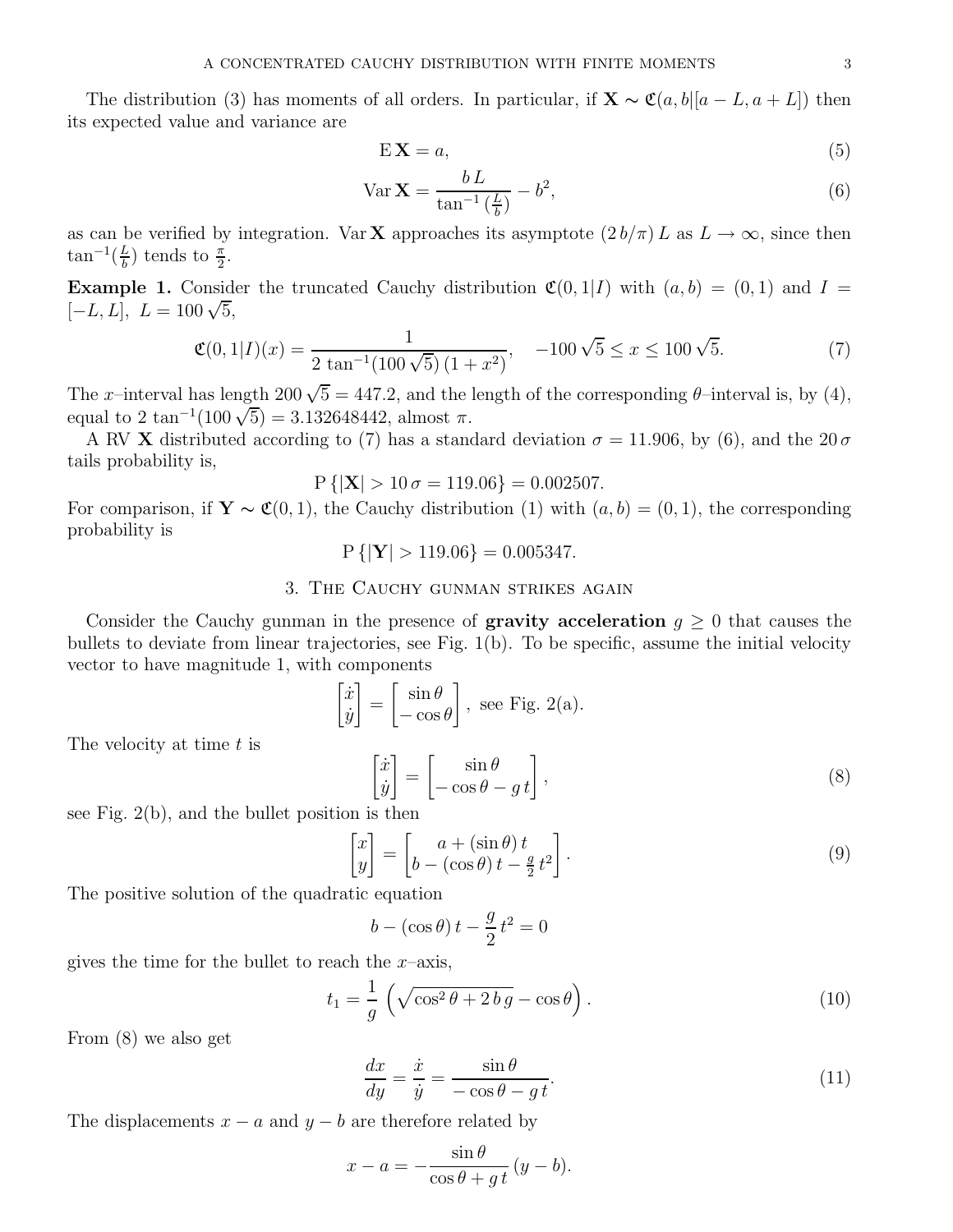Substituting  $y = 0$  and  $t_1$  from (10), we get

$$
x = a + b \frac{\sin \theta}{\sqrt{\cos^2 \theta + 2 \, b \, g}},\tag{12}
$$

where a bullet shot in angle  $\theta$  will hit the x-axis. In particular, all hits fall in the interval

$$
I_g(a,b) = \left[ a - \sqrt{\frac{b}{2g}}, a + \sqrt{\frac{b}{2g}} \right],
$$
\n(13)

corresponding to  $-\frac{\pi}{2} \le \theta \le \frac{\pi}{2}$  $\frac{\pi}{2}$ .

# 4. The concentrated Cauchy distribution

**Theorem 1.** Let **X** be the random variables with values (12), where  $\theta$  is uniformly distributed in  $[-\pi/2, \pi/2]$ . Then **X** has the probability density

$$
\mathfrak{C}_g(a,b)(x) = \frac{\sqrt{1+2\,b\,g}}{\pi\,b\,\left(1+\left(\frac{x-a}{b}\right)^2\right)\sqrt{1-2\,b\,g\left(\frac{x-a}{b}\right)^2}}, \quad a - \sqrt{\frac{b}{2\,g}} < x < a + \sqrt{\frac{b}{2\,g}},\tag{14}
$$

with expected value

$$
E\mathbf{X} = a,\tag{15}
$$

and variance

$$
\text{Var}\,\mathbf{X} = \frac{b^{3/2}\sqrt{1+2\,b\,g} - b^2\sqrt{2g}}{\sqrt{2g}}.\tag{16}
$$

*Proof.* First express  $\theta$  as function of x,

$$
(x - a)^2 = \frac{b^2 \sin^2 \theta}{1 - \sin^2 \theta + 2 \, b \, g}, \text{ by (12)}
$$
  
\n
$$
\therefore (b^2 + (x - a)^2) \sin^2 \theta = (1 + 2 \, b \, g)(x - a)^2
$$
  
\n
$$
\therefore \sin \theta = \frac{(x - a)\sqrt{1 + 2 \, b \, g}}{\sqrt{b^2 + (x - a)^2}},
$$

and finally

$$
\theta = \sin^{-1} \left( \frac{(x-a)\sqrt{1+2b g}}{\sqrt{b^2 + (x-a)^2}} \right).
$$
\n(17)

Then

$$
\mathfrak{C}_g(a, b)(x) = \frac{1}{\pi} \frac{d\theta}{dx}, \quad \text{for } \theta \text{ given by (17)},
$$

$$
= \frac{b^2 \sqrt{1 + 2 \, b \, g}}{\pi \, (b^2 + (x - a)^2) \, \sqrt{b^2 - 2 \, b \, g \, (x - a)^2}},
$$

which is defined for  $x \in I_g(a, b)$ , and simplifies to (14). The claims (15)–(16) are verified by integration. integration.

The function in the right hand side (RHS) of (14) is real in the interval  $I_g(a, b)$ , is undefined at the endpoints  $a \pm \sqrt{\frac{b}{2g}}$ , and is imaginary elsewhere. The density function  $\mathfrak{C}_g(a, b)$  can therefore be defined as the real part of RHS(14),

$$
\mathfrak{C}_g(a,b)(x) = \Re\left(\frac{\sqrt{1+2\,b\,g}}{\pi\,b\,\left(1+\left(\frac{x-a}{b}\right)^2\right)\,\sqrt{1-2\,b\,g\left(\frac{x-a}{b}\right)^2}}\right), \quad -\infty < x < \infty,\tag{18}
$$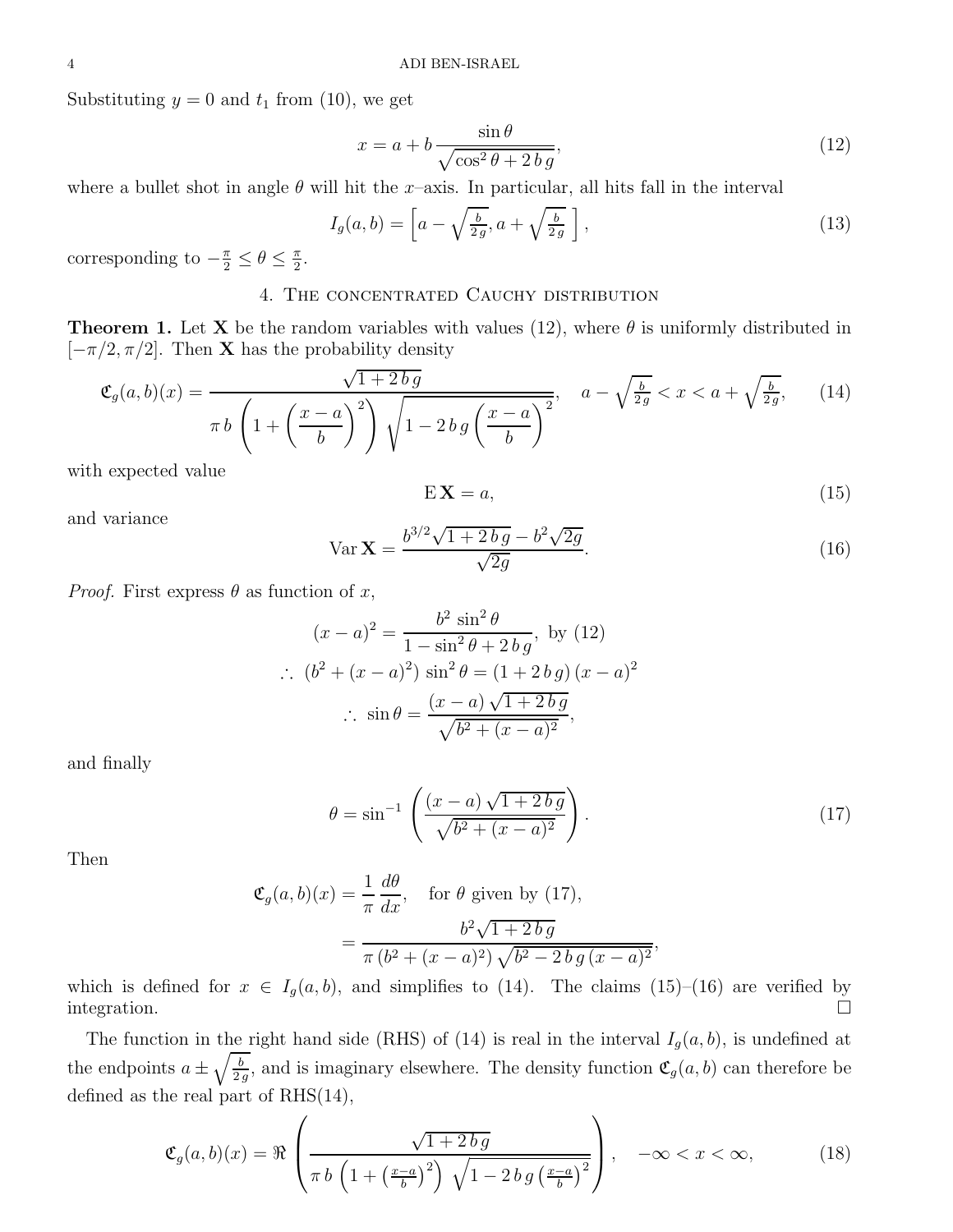

(a) The initial velocity (time  $t = 0$ ) (b) The velocity at time t

Figure 2. The bullet velocity

which is positive in the interval  $(13)$ , blows up as x approaches the endponits of the interval, and is zero elsewhere. The imaginary part of RHS(14), not relevant for the present discussion, behaves analogously outside the interval (13) where it is negative.

The real and imaginary parts of RHS(14) are illustrated in Fig. 3(a) for the values  $(a, b) = (0, 1)$ and  $g = 0.1$ , with the interval  $I_g(a, b) = [-\sqrt{5}, \sqrt{5}]$ , by (13). The "skirt effect" near the endpoints of the interval becomes less noticeable as g decreases, and the interval widens.



FIGURE 3. The density  $\mathfrak{C}_g(a, b)$  of (14), with  $(a, b) = (0, 1)$  and 2 values of g.

**Example 2.** Consider the concentrated Cauchy distribution  $\mathfrak{C}_g(0,1)$  with  $(a, b) = (0, 1)$ . The choice  $g = 10^{-5}$  gives, by (13), the interval  $I_{0.00001}(0,1) = [-100\sqrt{5}, 100\sqrt{5}]$ , the same as the interval in Ex. 1. The density  $(14)$  is

$$
\mathfrak{C}_{0.00001}(0,1)(x) = \frac{\sqrt{1+2 \cdot 10^{-5}}}{\pi \left(1+x^2\right) \sqrt{1-2 \cdot 10^{-5} \cdot x^2}}, \quad -100\sqrt{5} < x < 100\sqrt{5},\tag{19}
$$

see Fig. 3(b). A RV X distributed according to (19) has a standard deviation  $\sigma = 14.920$ , by (16), and the  $20\sigma$  tails probability is

 $P\{|X| > 10 \sigma = 149.2\} = 0.003178.$ 

For comparison, if  $\mathbf{Y} \sim \mathfrak{C}(0,1)$ , the Cauchy distribution (1) with  $(a, b) = (0, 1)$ , the corresponding probability is

$$
P\{|Y| > 149.2\} = 0.004267.
$$

### **REFERENCES**

- [1] H. Cramér, *Mathematical Methods of Statistics*, Princeton University Press, 1946.
- [2] W. Feller, An Introduction to Probability Theory and Its Applications, Vol. II, J. Wiley, 1966.
- [3] M. Schroeder, Fractals, Chaos, Power Laws: Minutes from an Infinite Paradise, W.H. Freeman, New York, 1991